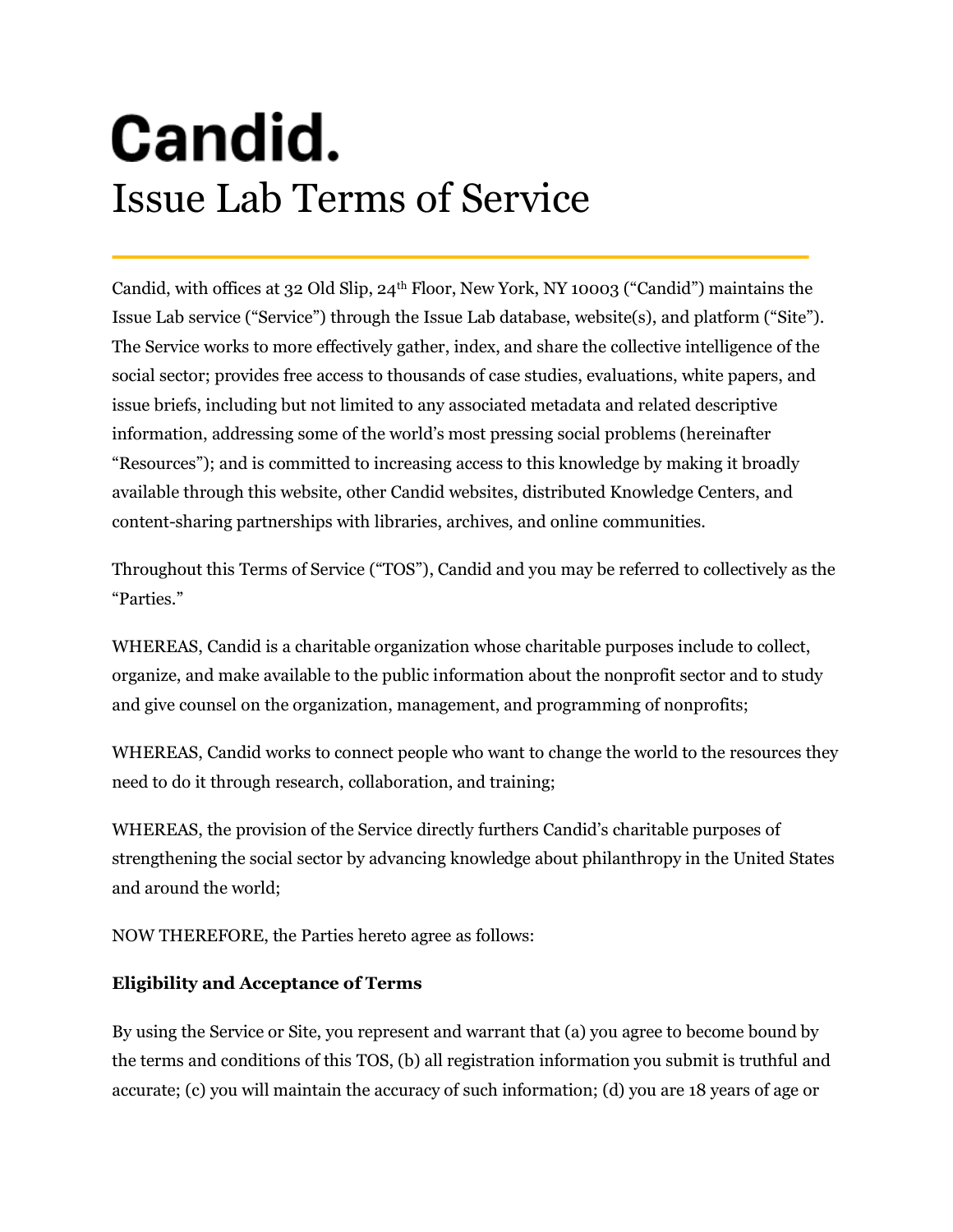older; (e) your use of the Service or Site does not violate any applicable law or regulation; and (f) you are fully responsible for all use of your account and for any actions that take place using your account. Use of the Service and Site is void where prohibited.

If you do not agree to all the terms and conditions of this TOS, then you may not access the website and related Service.

The Service is subject to the following TOS, which Candid may modify at any time, and such amendments shall be effective immediately upon posting of the amended TOS to this Candid website. In addition, when using the Service, you shall be subject to the Candid terms of service [\(https://candid.org/candid-terms-of-service\)](https://candid.org/candid-terms-of-service) and any posted guidelines or rules applicable to such Service, which may be posted on this Candid website from time to time. All such guidelines or rules are hereby incorporated by reference into the TOS.

Accordingly, you agree to review this TOS periodically, and your continued use of the Service will be deemed as your acceptance of the amended TOS.

PLEASE NOTE THAT this TOS outlines the understanding between you and Candid and explains the terms and conditions that govern use of the Service and the rights you have regarding the ownership of the Resources the Parties each provide. This TOS also describes your obligations as well as the limitations to the use of the Service and Site.

## 1. **Candid Ownership Rights**

1.1. Candid is the owner of the following:

- i. All material and services available on the Site, and all material and services provided by or through Candid, its affiliates, subsidiaries, employees, or agents ("Candids"), or other commercial partners including, but not limited to, software, software documentation, design of and "look and feel," layout, photographs, graphics, audio, video, messages, interactive and instant messaging, design and functions, files, documents, images, or other materials, whether publicly posted or privately transmitted as well as all derivative works thereof (collectively, the "Materials"), are owned by Candid or other parties that have licensed their material or provided services to Candid, and are protected by copyright, trademark, trade secret, and other intellectual property laws, unless otherwise states in this TOS.
- ii. All Candid trademarks and service marks, logos, slogans, and taglines are the property of Candid.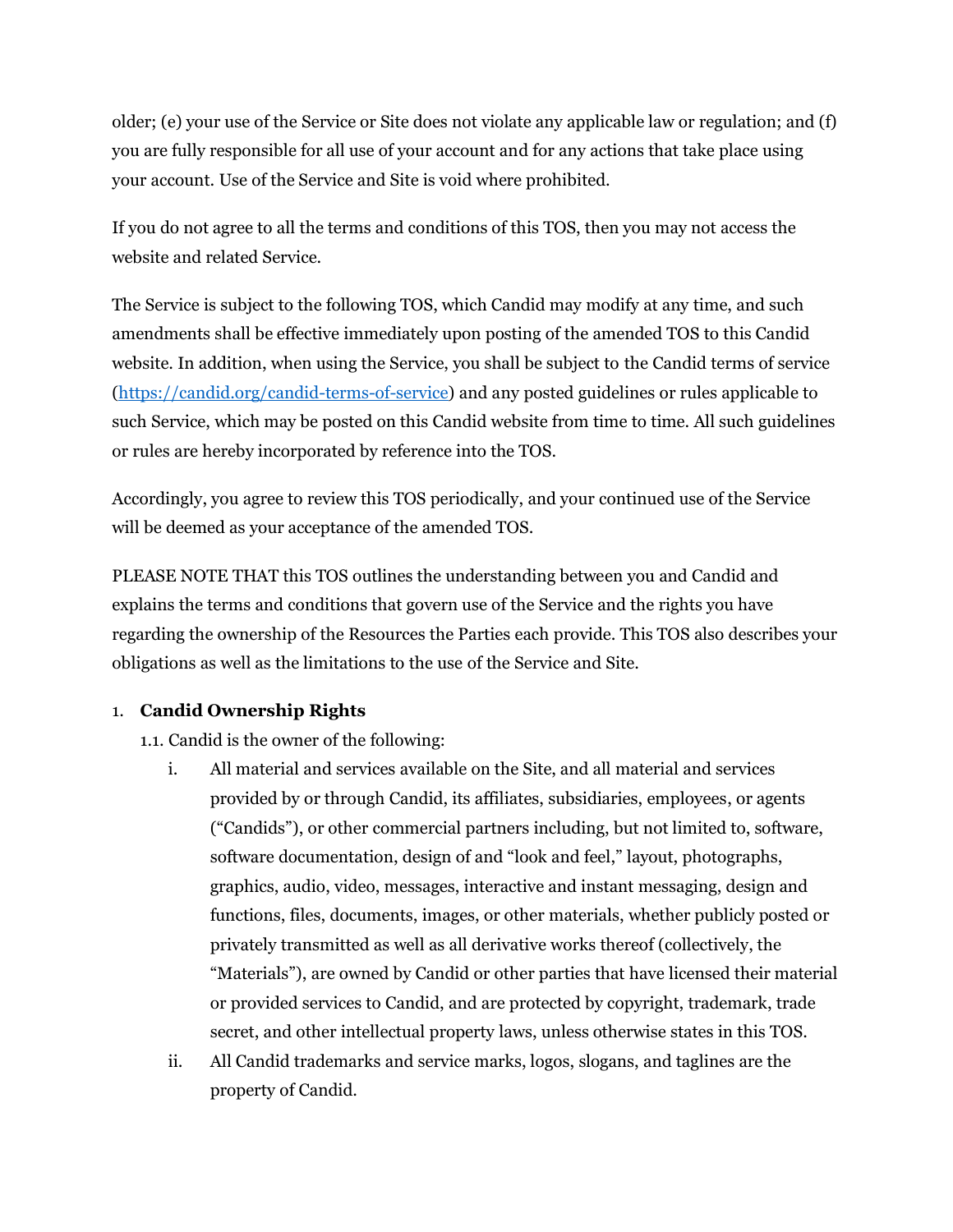iii. All other trademarks, service marks, logos, slogans, and taglines are the property of their respective owners.

1.2. Except as otherwise specifically provided herein, nothing should be construed as granting any license or right to use any trademarks, service marks, logos, slogans, or taglines displayed on Candid website without Candid's express written permission, or the express written permission of such third-party that may own or create the trademark, service mark, logo, slogan, or tagline.

1.3. Candid reserves the right to change any and all Resources, software, and other items used or contained in the Site and any Service offered through the Site at its sole discretion and at any time with or without notice. Reference to any products, Service, processes, or other information, by trade name, trademark, manufacturer, supplier, or otherwise does not constitute or imply endorsement, sponsorship, or recommendation thereof, or any affiliation therewith, by Candid.

#### 2. **License Granted in this TOS**

2.1. Subject to compliance with each of the terms of this TOS, Candid grants you a limited, revocable, non-exclusive, terminable, non-transferable right to use the Service and Site for the purpose of viewing and accessing and/or downloading available Resources for your use, and uploading Resources; provided that this TOS is subject to, and conditioned upon you abiding by the Prohibited Uses limitations set forth in Section 3.

#### 3. **Prohibited Uses of the Service**

3.1. Any use of he Site available through the Service, other than as specifically authorized by the terms set forth herein, is strictly prohibited and will terminate any license granted herein. Unless explicitly stated herein, nothing in this TOS shall be construed as conferring any license to intellectual property rights, whether by estoppel, implication, or otherwise. This license is revocable at any time by Candid without notice and with or without cause.

3.2. Unless specifically prohibited by the terms set forth on the Site or Service, the use of the Resources on the Site and available through the Service shall be allowed to produce, reproduce, and share the Resources ONLY for non-commercial purposes under a Creative Commons Attribution-NonCommercial-ShareAlike 4.0 International public license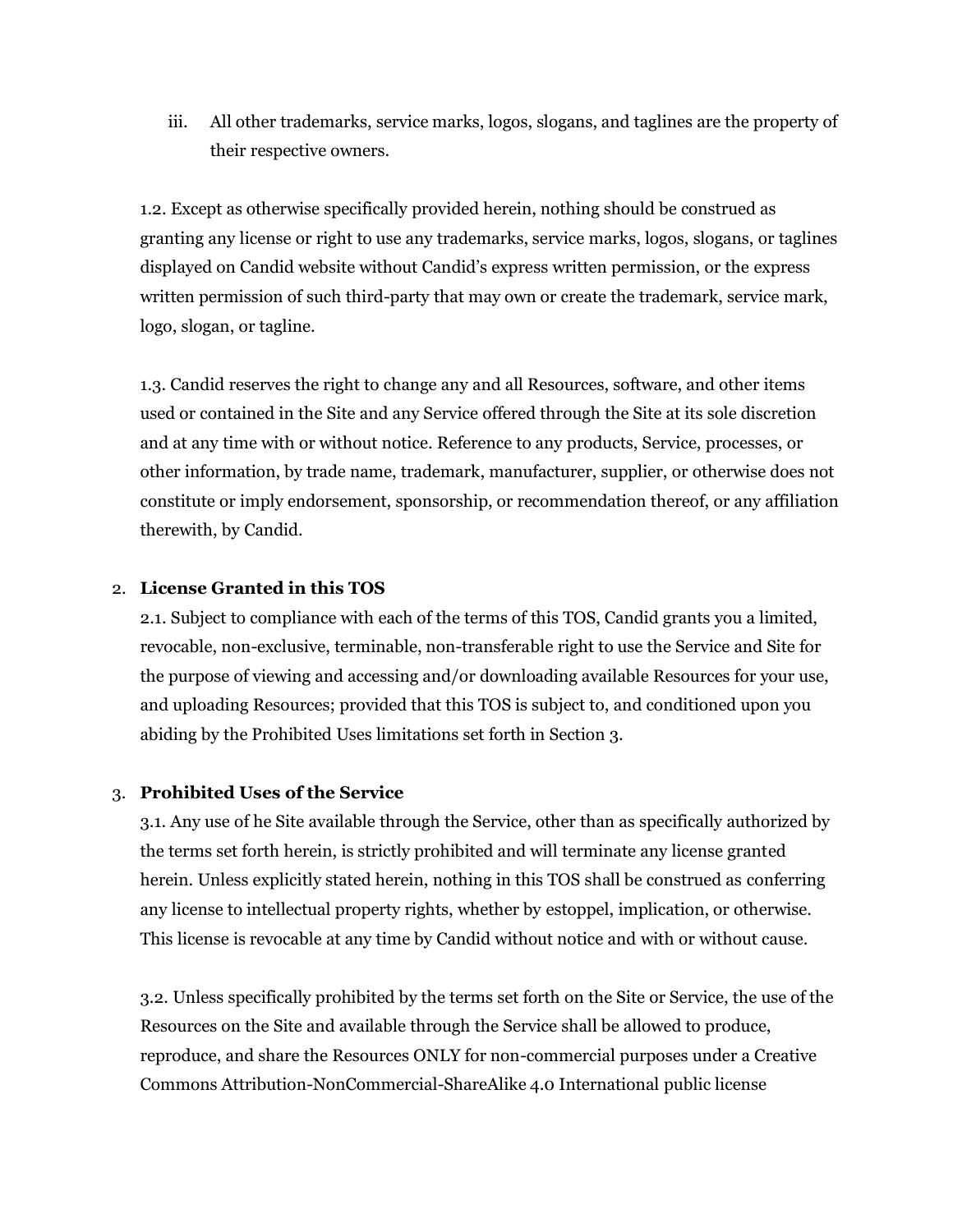[\(https://creativecommons.org/licenses/by-nc-sa/4.0/legalcode\)](https://creativecommons.org/licenses/by-nc-sa/4.0/legalcode). Any other use of the Resources, including the use for commercial purposes, is STRICTLY prohibited and will terminate any license granted herein.

3.3. Except as provided for in the rights granted in Section 2, the license granted in this TOS does not permit you, and you agree not to: store, copy, reproduce, republish, modify, upload, post, translate, scrape, rent, lease, loan, sell, distribute, sublicense, grant a security interest in or otherwise attempt to transfer any right, assign, transmit, display, decompile, reverse engineer, reverse assemble, decipher, or otherwise attempt to discover any programming code or any source code used in or with, create derivative works based on or in any manner commercially exploit the materials or the Service, or otherwise distribute in any way the Resources on the Site other than as specifically permitted herein.

3.4. Any use of the materials or the Service for any purpose other than as specifically permitted herein or without Candid's prior consent or the prior written consent of Candid's partners, as applicable, is expressly prohibited, and we reserve all rights not expressly granted in this TOS.

3.5. You may not use the Service, Site, or Site Resources in any way which, in Candid's sole judgement, adversely affects Candid's business, business prospects, the performance or functioning of the Service, Site, or Site Resources, or interferes with the ability of other subscribers ("Subscribers") to access the Service, Site, or Site Resources.

3.6. You are specifically prohibited from using information available through the Service, Site, or Site Resources to sell or promote any products or Service or to take any other action that is, in Candid's sole judgement, inconsistent with the terms and conditions in this TOS, misleading or incomplete, or in violation of any Federal, State, local law, statute, code, rule, or regulation.

3.7. Candid may terminate, suspend, update, alter, or supplement, at its sole discretion, all or any part of the Service or Site at any time. By permitting access to the Service and Site, Candid does not convey any interest in or to the Service or Site or any other Candid property or Service. All right, title, and interest in and to the Service and Site is and shall remain in Candid.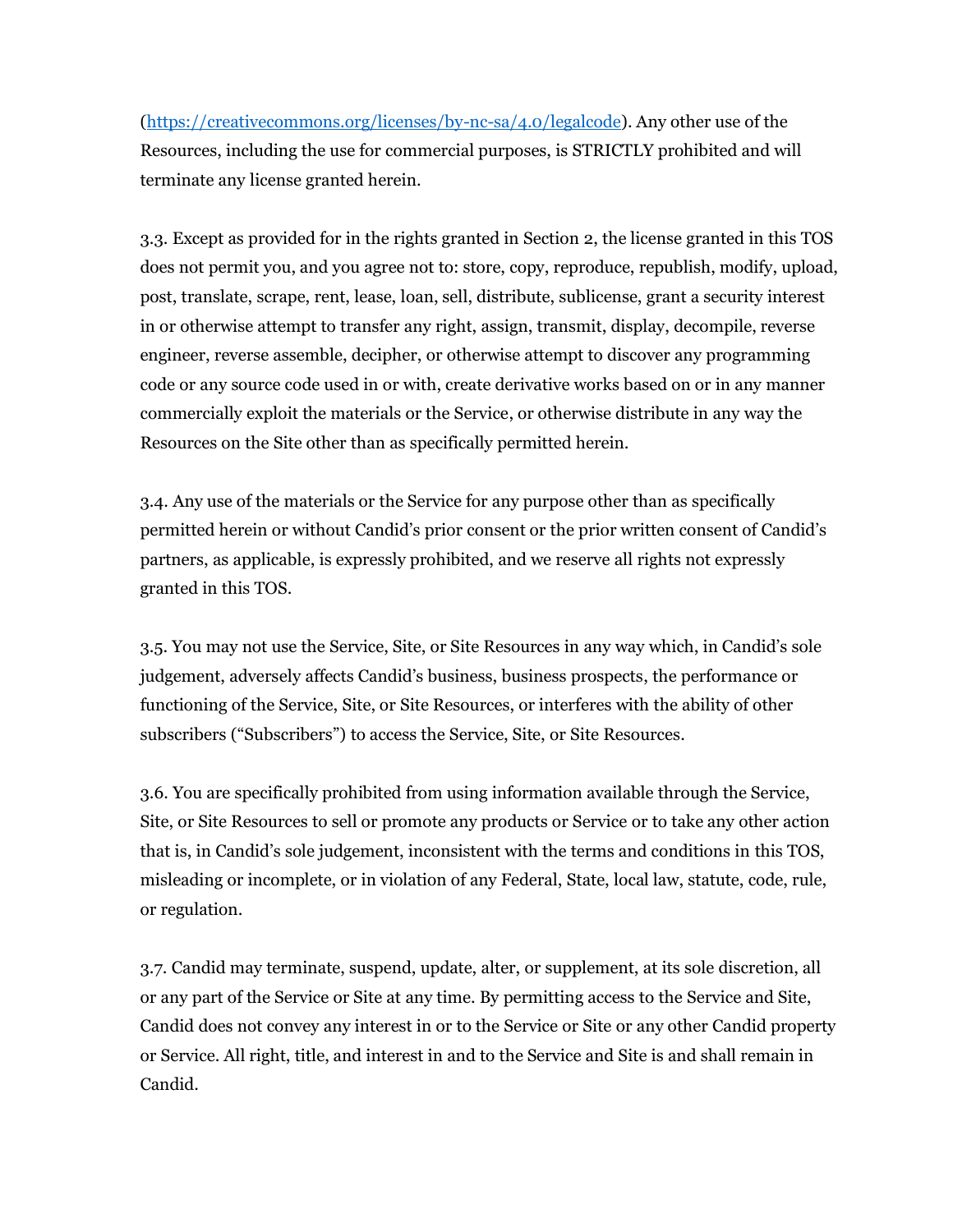3.8. You are solely responsible for the photo, profiles, messages, annotations notes, text, information, listings, and other Resources that you upload, publish, or display (hereinafter, "post") on or through the Service or Site (collectively the "Subscriber Resources"). You may not post, transmit, or share Subscriber Resources on the Service or Site that you do not have the right or permission to post, and you hereby represent and warrant that you hold all necessary rights to share the Subscriber Resources you provide. You understand and agree that Candid may, but is not obligate to, review the Site and may delete or remove (without notice) any Site Resources or Subscriber Resources in its sole discretion, with or without reason, including without limitation Subscriber Resources that in the sole judgment of Candid violates this TOS or applicable law, or that might violate the rights of Subscribers or others. You are solely responsible at your sole cost and expense for creating backup copies and replacing any Subscriber Resources you post or store on the Site or provide to Candid.

3.9. By posting Subscriber Resources to any part of the Site, you automatically grant, and you represent and warrant that you have the right to grant, to Candid an irrevocable, perpetual, non-exclusive, transferable, fully paid, worldwide license (with the right to sublicense) to use, copy, publicly perform, publicly display, reformat, translate, excerpt (in whole or in part) and distribute such Subscriber Resources for any purpose on or in connection with the Site or the promotion thereof, to prepare derivative works or, or incorporate into other works, such subscriber Resources and to grant and authorize sublicenses of the foregoing. When you post Subscriber Resources to the Site, you additionally authorize and direct, if necessary or applicable, Candid to make such copies thereof as necessary in order to facilitate the posting and storage of the Subscriber Resources on the Site.

3.10. The Service and Site must be used in accordance with the applicable license granted to you by Candid, and any other licenses governing the Resources accessed on the Site and the terms set forth herein. You represent, warrant, and agree that no materials of any kind submitted through your account or otherwise posted, transmitted, or shared by you on or through the Service or Site will violate or infringe upon the rights of any third party, including copyright, trademark, privacy, publicity, or other personal or proprietary rights or contain libelous, defamatory, or otherwise unlawful material.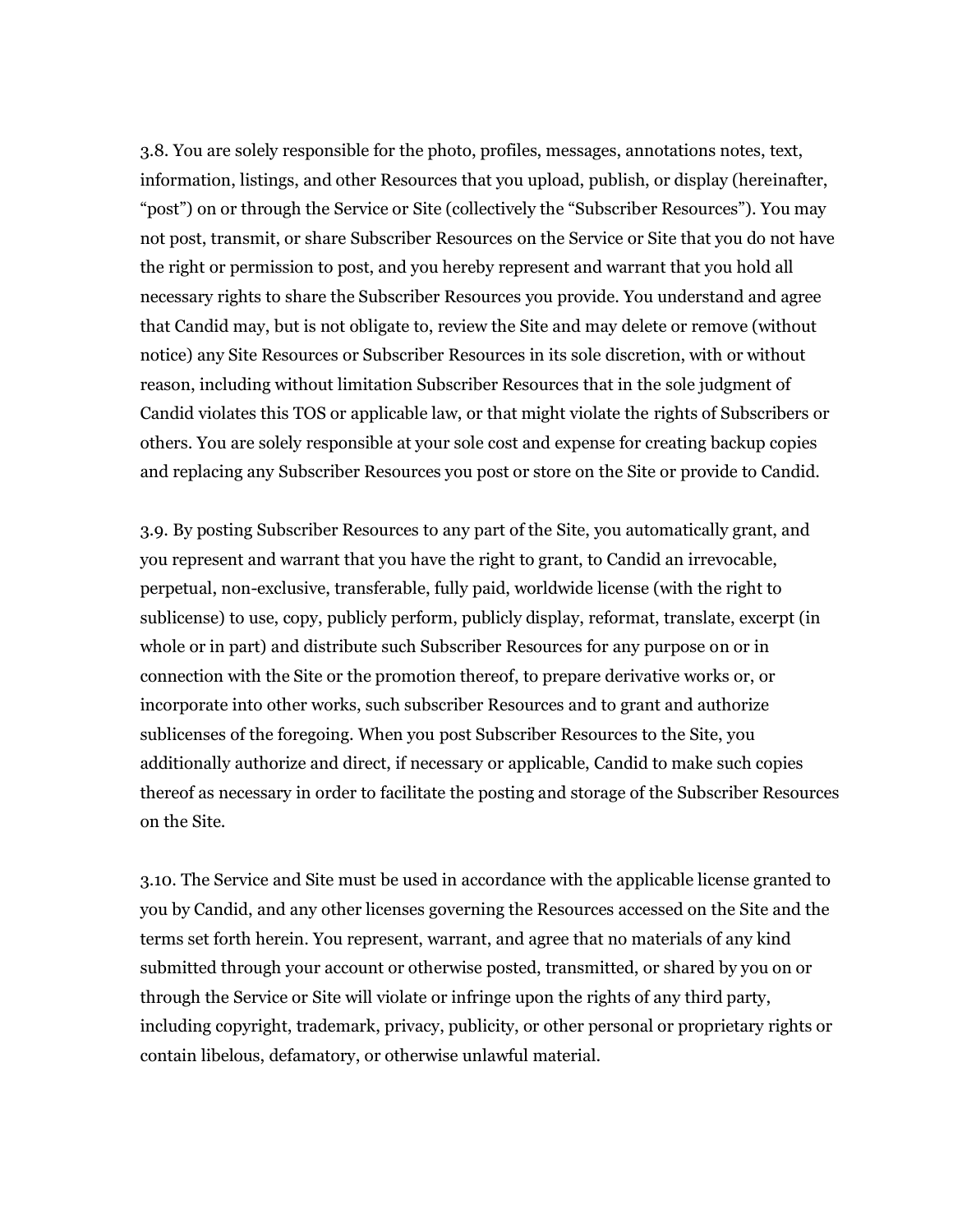3.11. In addition, you agree not to use the Service or the Site to:

- i. Harvest or collect email addresses or other contact information of other Subscribers from the Service or Site by electronic or other means;
- ii. Use the Service or Site in any unlawful manner or in any other manner that could damage, disable, overburden, or impair the Site;
- iii. Use automated scripts to collect information from or otherwise interact with the Service or Site without prior written permission;
- iv. Upload, post, transmit, share, store, or otherwise make available any Resources that Candid deems to be harmful, unlawful, defamatory, infringing, abusive, inflammatory, harassing, fraudulent, invasive of privacy or publicity rights, or otherwise objectionable;
- v. Upload, post, transmit, share, or otherwise make available any material that contains software viruses or any other computer code, files, or programs designed to interrupt, destroy, or limit the functionality of any computer software or hardware or telecommunications equipment;
- vi. Upload, post, transmit, share, store, or otherwise make available Resources that would constitute, encourage, or provide instructions for a criminal offense, violate the rights of any party, or that would otherwise create liability or violate any local, state, national, or international law;
- vii. Use or attempt to use another's account, Service, or system without proper authorization, or create a false identity on the Service or Site; or
- viii. Upload, post, transmit, share, store, or otherwise make available Resources that, in the sole judgement of Candid, is objectionable or which restricts or inhibits any other person from using or enjoying the Stie, or which may expose Candid or its Subscribers to any harm or liability of any type.

## 4. **Term/Termination/Changes/Exclusion**

4.1. This TOS shall commence when you use the Service and shall constitute acceptance and any additional term(s).

4.2. The Service may be terminated by Candid, at its sole discretion and without cause, at any time.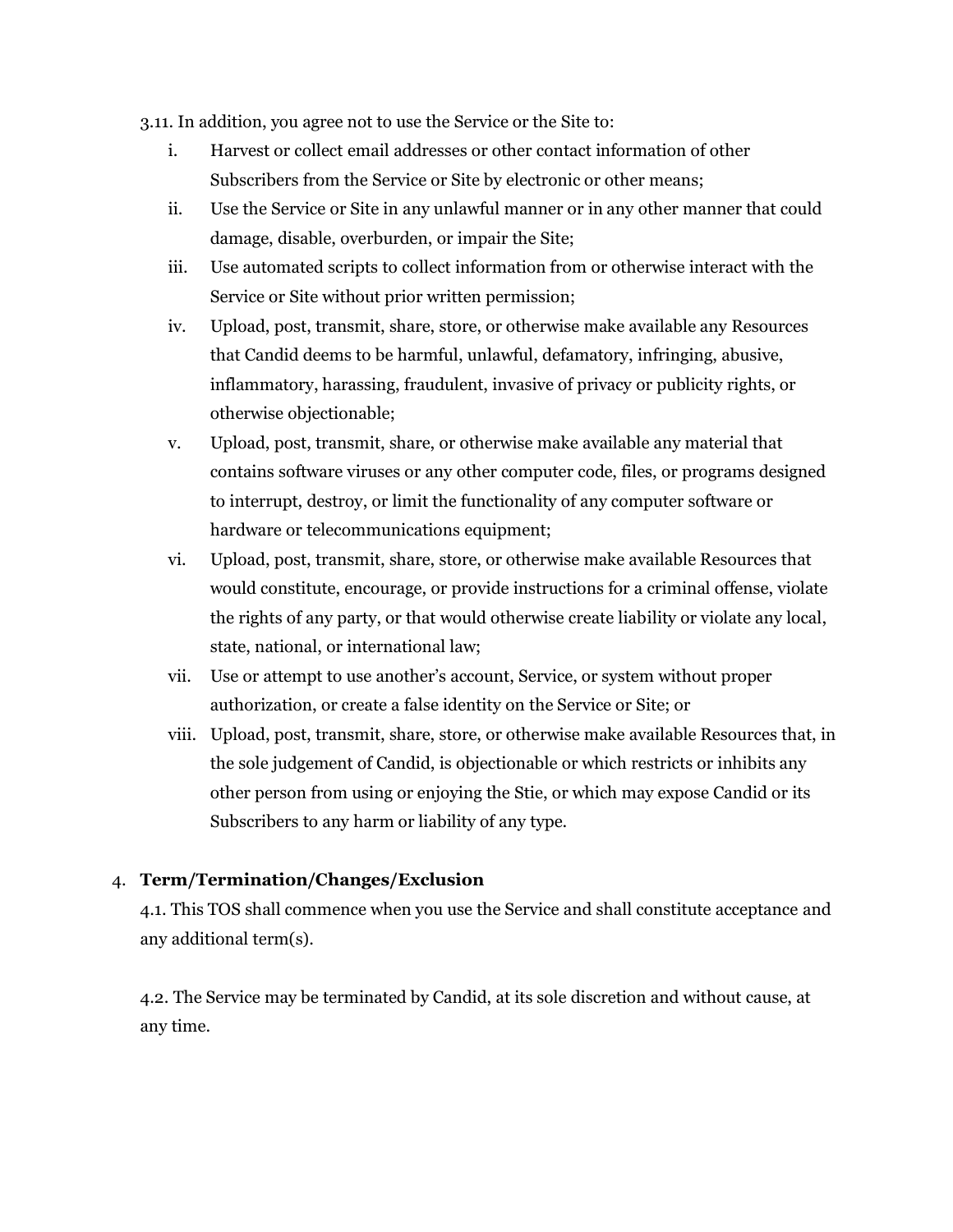4.3. Additionally, Candid may terminate the Service at any time, without penalty and without notice, if you fail to comply with any of the terms of this TOS or the intellectual property protections applicable to the Service.

4.4. Notice of termination of the Service by Candid may be sent to the contact e-mail associated with your account. Upon termination, Candid has the right to delete all data, files, or other information that is stored in your account.

4.5. Candid may modify, replace, refuse access to, suspend, or discontinue the Service, partially or entirely, or add, change, and modify prices for all or part of the Service for you or for all Candid's users at any time and in Candid's sole discretion. All of these changes shall be effective upon their posting on the Site or by direct communication to you unless otherwise noted.

4.6. Candid further reserves the right to withhold, remove, and/or discard any Resources available as part of your account, with or without notice if deemed by Candid to be contrary to this TOS. For avoidance of doubt, Candid has no obligation to store, maintain, or provide you a copy of any Resources that you or other users provide when using the Service.

### 5. **Fees**

5.1. There is no fee to use the Service. However, Candid reserves the right at its sole discretion to charge for the Service in the future.

### 6. **Copyrights**

6.1. Candid respects the intellectual property rights of others and prohibits Subscribers from uploading, posting, or otherwise transmitting through the Service or Site any materials that violate another party's intellectual property rights. Upon receipt of proper notification of alleged copyright infringement as described in the Notice and Takedown Procedure hereto referenced, Candid may promptly remove or disable access to the allegedly infringing material and terminate the accounts of infringers as in accordance with the Digital Millennium Copyright Act. If you believe that any material on the Site infringes upon any copyright which you own or control, you may send a written notification to Candid of such infringement. Please see the Notice and Takedown Procedure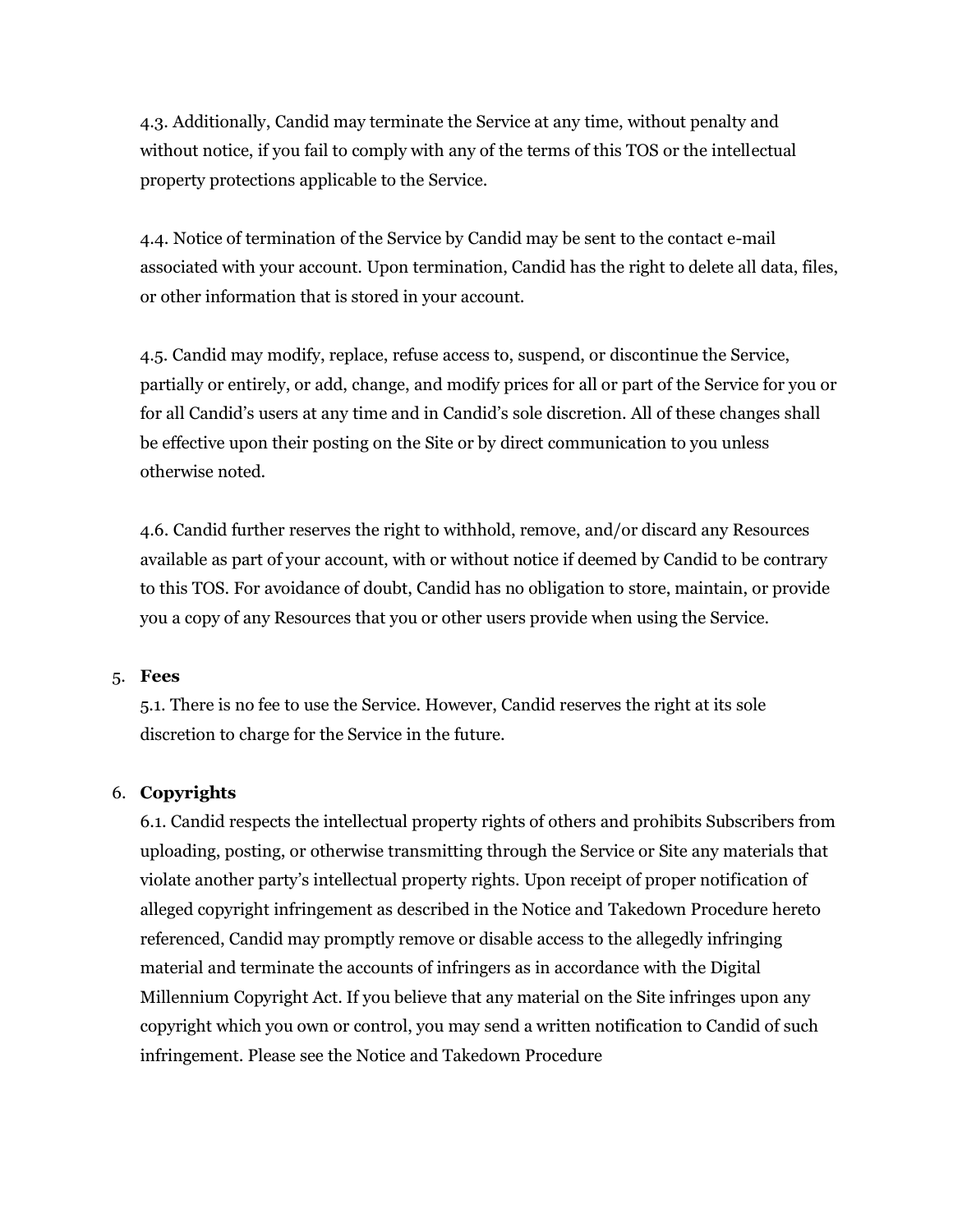[\(http://www.copyright.gov/legislation/dmca.pdf\)](http://www.copyright.gov/legislation/dmca.pdf) for more information on how to report infringement of your copyright.

## 7. **Third Party Websites and Resources**

7.1. The Site contains (or you may be sent through the Service or Site) links to other websites ("Third Party Sites") as well as articles, photographs, texts, graphics, pictures, designs, information, applications, software, and other Resources or items belonging to or originating from third parties ("Third Party Applications, Software, or Resources"). Such Third Party Sites and Third Party Applications, Software, or Resources are not investigated, monitored, or checked for accuracy, appropriateness, or completeness by Candid, and Candid is not responsible for any Third Party Sites accessed through the Site or any Third Party Applications, Software, or Resources posted on, available through, or installed from the Site, including without limitation the Resources, accuracy, opinions, reliability, privacy practices, or other policies of or contained in the Third Party Sites or the Third Party Applications, Software, or Resources. Inclusion of, linking to, or permitting the use or installation of any Third Party Site or any Third Party Applications, Software, or Resources does not imply approval or endorsement thereof by Candid. If you decide to leave the Site and access the Third Party Sites or to use or install any Third Party Applications, Software, or Resources, you do so at your own risk and you should be aware that Candid's terms and policies no longer govern. You should review the applicable terms and policies, including privacy and data gathering practices, of any site to which you navigate from the Site or relating to any applications you use or install from the site.

### 8. **Privacy**

8.1. Candid cares about the privacy of its Subscribers. Please review Candid's Privacy Policy [\(https://candid.org/privacy.html](https://candid.org/privacy.html)). By using Candid's Service or Site, you are consenting to have your personal data transferred to and processed in connection with that use.

## 9. **DISCLAIMER OF WARRANTY**

**9.1. THE SITE, SERVICE, AN MATERIALS ARE PROVIDED "AS IS," "AS AVAILABLE," "WITH ALL FAULTS," AND WITHOUT ANY WARRANTY OF ANY KIND, EXPRESSED OR IMPLIED.**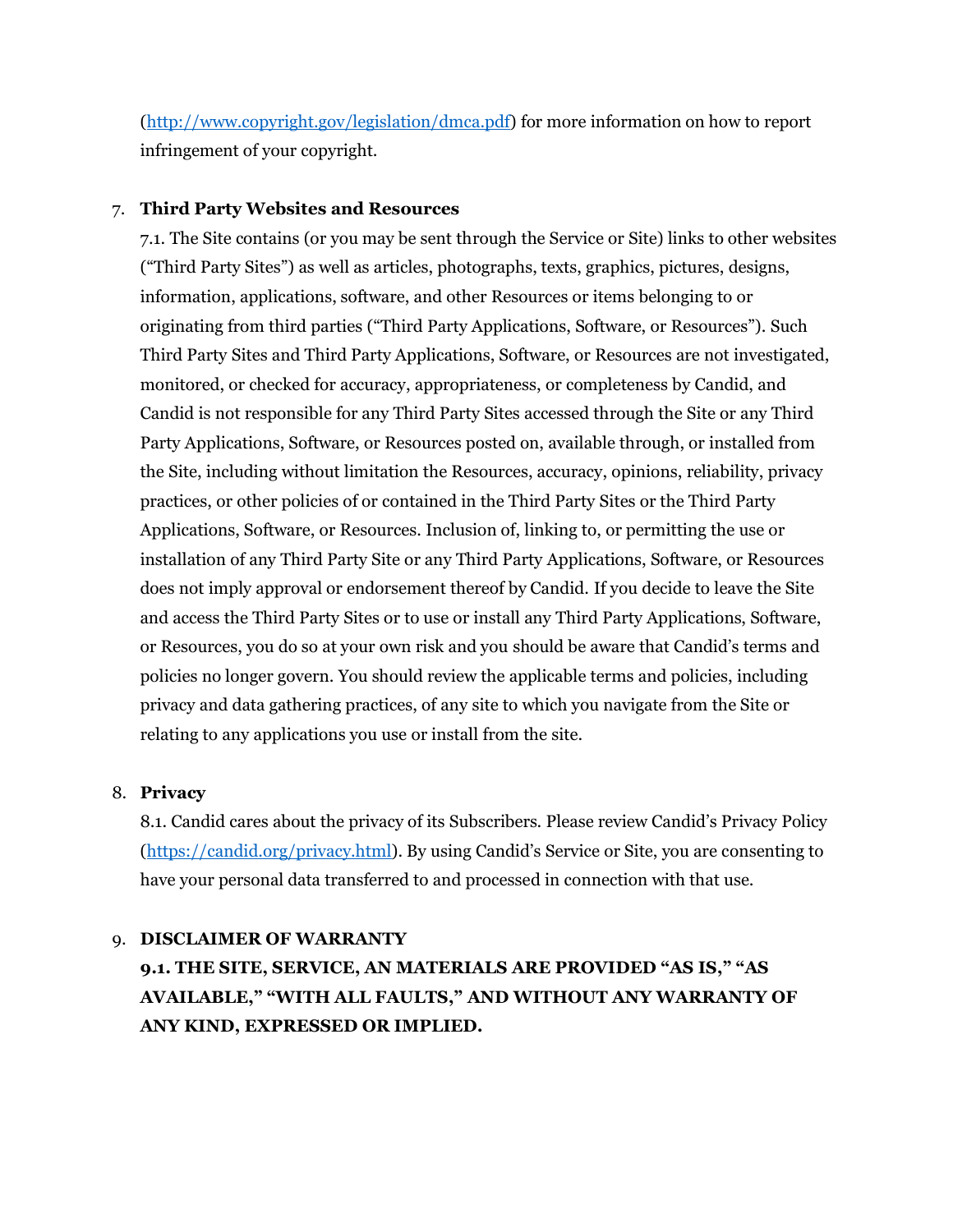**9.2. TO THE FULLEST EXTENT PERMISSIBLE UNDER APPLICABLE LAW, CANDID AND ITS CANDIDS DISCLAIM ALL REPRESENTATION AND WARRANTIES OF ANY KIND, EITHER EXPRESSED OR IMPLIED, INCLUDING, BUT NOT LIMITED TO, ANY IMPLIED WARRANTIES OF TITLE, MERCHANTABILITY, FITNESS FOR A PARTICULAR PURPOSE AND NON-INFRINGEMENT.**

**9.3. WITHOUT LIMITING THE FOREGOING, NEITHER CANDID NOR ITS CANDIDS WARRANT THAT ACCESS TO THE SITE, THE MATERIALS, AND/OR SERVICE AVAILABLE ON OR THROUGH THE SITE WILL BE UNINTERRUPTED OR ERROR-FREE, OR THAT DEFECTS, IF ANY, WILL BE CORRECTED; NOR DOES CANDID OR ITS CANDIDS MAKE ANY REPRESENTATIONS ABOUT THE ACCURACY, RELIABILITY, CURRENCY, QUALITY, COMPLETENESS, USEFULNESS, PERFORMANCE, SECURITY, LEGALITY, OR SUITABILITY OF THE SERVICE, THE MATERIALS, OR THE SITE. CANDID ASSUMES NO RESPONSIBILITY FOR ANY ERROR, OMISSION, INTERRUPTION, DELETION, DEFECT, DELAY IN OPERATION OR TRANSMISSION, COMMUNICATIONS LINE FAILURE, THEFT OR DESTRUCTION, OR UNAUTHORIZED ACCESS TO, OR ALTERATION OF, SUBSCRIBER COMMUNICATIONS. CANDID IS NOT RESPONSIBLE FOR ANY TECHNICAL MALFUNCTION OR OTHER PROBLEMS OF ANY NETWORK OR SERVICE, COMPUTER SYSTEM, SERVER OR PROVIDER, COMPUTER OR MOBILE PHONE EQUIPMENT, SOFTWARE, FAILURE OF EMAIL OR PLAYERS ON ACCOUNT OF TECHNICAL PROBLEMS OR TRAFFIC CONGESTION ON THE INTERNET OR AT ANY SITE OR COMBINATION THEREOF, INCLUDING INJURY OR DAMAGE TO SUBSCRIBER'S OR TO ANY OTHER PERSON'S COMPUTER, MOBILE PHONE, OR OTHER HARDWARE OR SOFTWARE, RELATED TO OR RESULTING FROM USING OR DOWNLOADING MATERIALS IN CONNECTION WITH THE INTERNET AND/OR IN CONNECTION WITH THE SERVICE OR SITE.**

**9.4. CANDID CANNOT GUARANTEE AND DOES NOT PROMISE ANY SPECIFIC RESULTS FROM USE OF THE SITE AND/OR SERVICE AND/OR ANY PLATFORM APPLICATIONS.**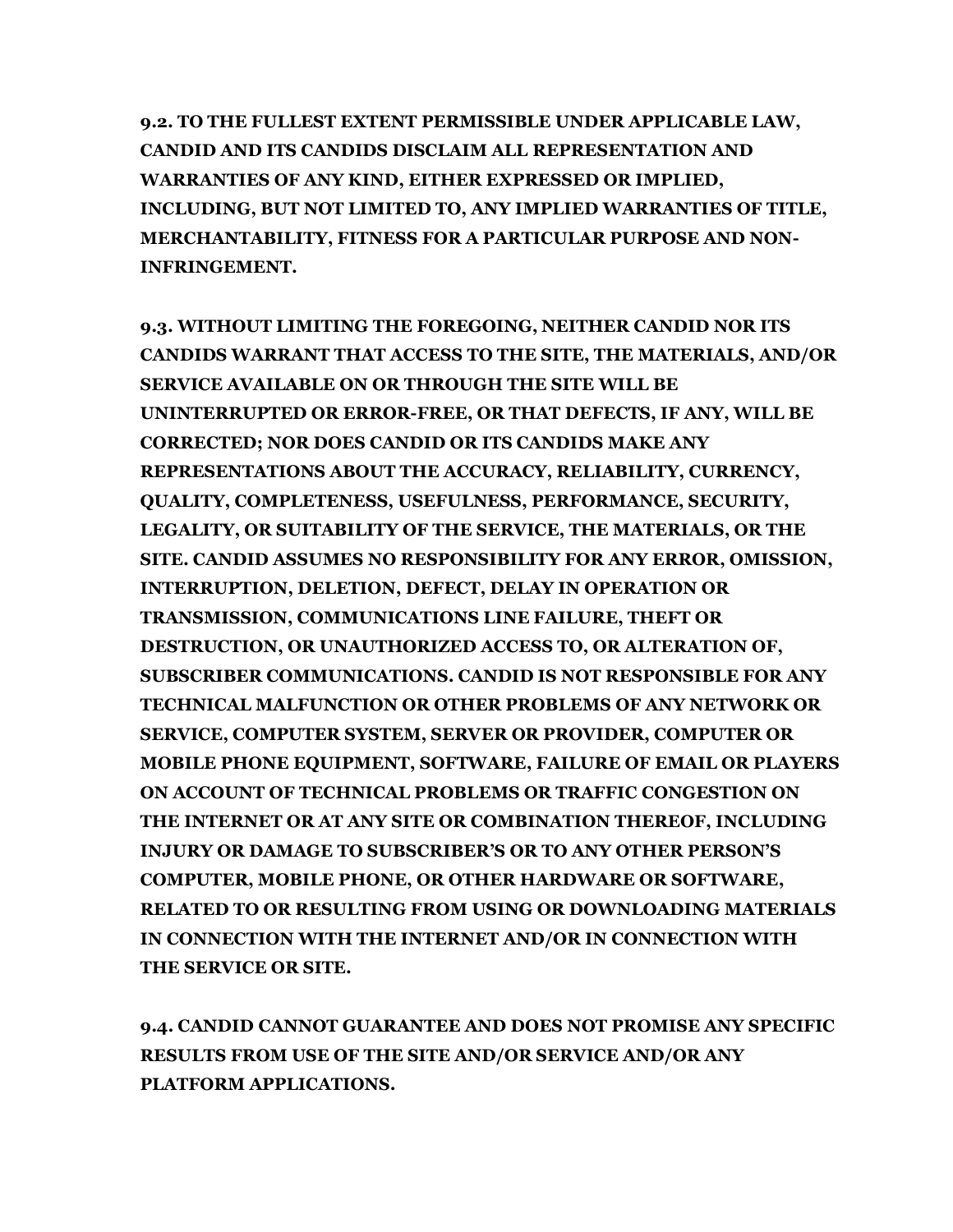**9.5. CANDID DOES NOT REPRESENT OR WARRANT THAT SOFTWARE, RESOURCES, OR MATERIALS ON THE SITE OR SERVICE ARE ACCURATE, COMPLETE, RELIABLE, CURRENT, OR ERROR-FREE OR THAT THE SITE OR SERVICE, ITS SERVERS, OR ANY PLATFORM APPLICATIONS ARE FREE OF VIRUSES OR OTHER HARMFUL COMPONENTS. THEREFORE, YOU SHOULD EXERCISE CAUTION IN THE USE AND DOWNLOADING OF ANY SUCH SOFTWARE, RESOURCES, OR MATERIALS AND USE INDUSTRY-RECOGNIZED SOFTWARE TO DETECT AND DISINFECT VIRUSES. WITHOUT LIMITING THE FOREGOING, YOU UNDERSTAND AND AGREE THAT YOU DOWNLOAD OR OTHERWISE OBTAIN RESOURCES, MATERIAL, DATA, OR SOFTWARE (INCLUDING ANY MOBILE CLIENT) FROM OR THROUGH THE SERVICE AND ANY PLATFORM APPLICATIONS AT YOUR OWN DISCRETION AND RISK AND THAT YOU WILL BE SOLELY RESPONSIBLE FOR YOUR USE THEREOF AND ANY DAMAGES TO YOUR MOBILE DEVICE OR COMPUTER SYSTEM OR OTHER HARDWARE OR SOFTWARE, LOSS OF DATA, OR OTHER HARM OF ANY KIND THAT MAY RESULT. CANDID DOES NOT WARRANT THAT YOUR USE OF THE SERVICE OR SITE WILL BE UNINTERRUPTED, SECURE, OR ERROR-FREE.**

**9.6. YOU EXPRESSLY AGREE THAT YOUR USE OF THE SITE AND YOUR RELIANCE UPON THE SERVICE AND/OR THE MATERIALS IS AT YOUR SOLE RISK. UNDER NO CIRCUMSTANCES WILL CANDID BE RESPONSIBLE FOR ANY LOSS OR DAMAGE, INCLUDING ANY LOSS OR DAMAGE TO ANY SUBSCRIBER RESOURCES, RESULTING FROM ANYONE'S USE OF THE SERVICE OR SITE, ANY SUBSCRIBER OR SUBSCRIBER RESOURCES OR THIRD PARTY APPLICATIONS, SOFTWARE, OR RESOURCES POSTED ON OR THROUGH THE SERVICE OR SITE OR TRANSMITTED TO SUBSCRIBERS, OR ANY INTERACTIONS BETWEEN SUBSCRIBERS OR SUBSCRIBERS OF THE SITE, WHETHER ONLINE OR OFFLINE.**

**9.7. IN ADDITION, CANDID IS NOT RESPONSIBLE, AND MAKES NO REPRESENTATION OR WARRANTIES FOR THE DELIVERY OF ANY MESSAGES (SUCH AS EMAILS, POSTING OF ANSWERS, OR TRANSMISSION**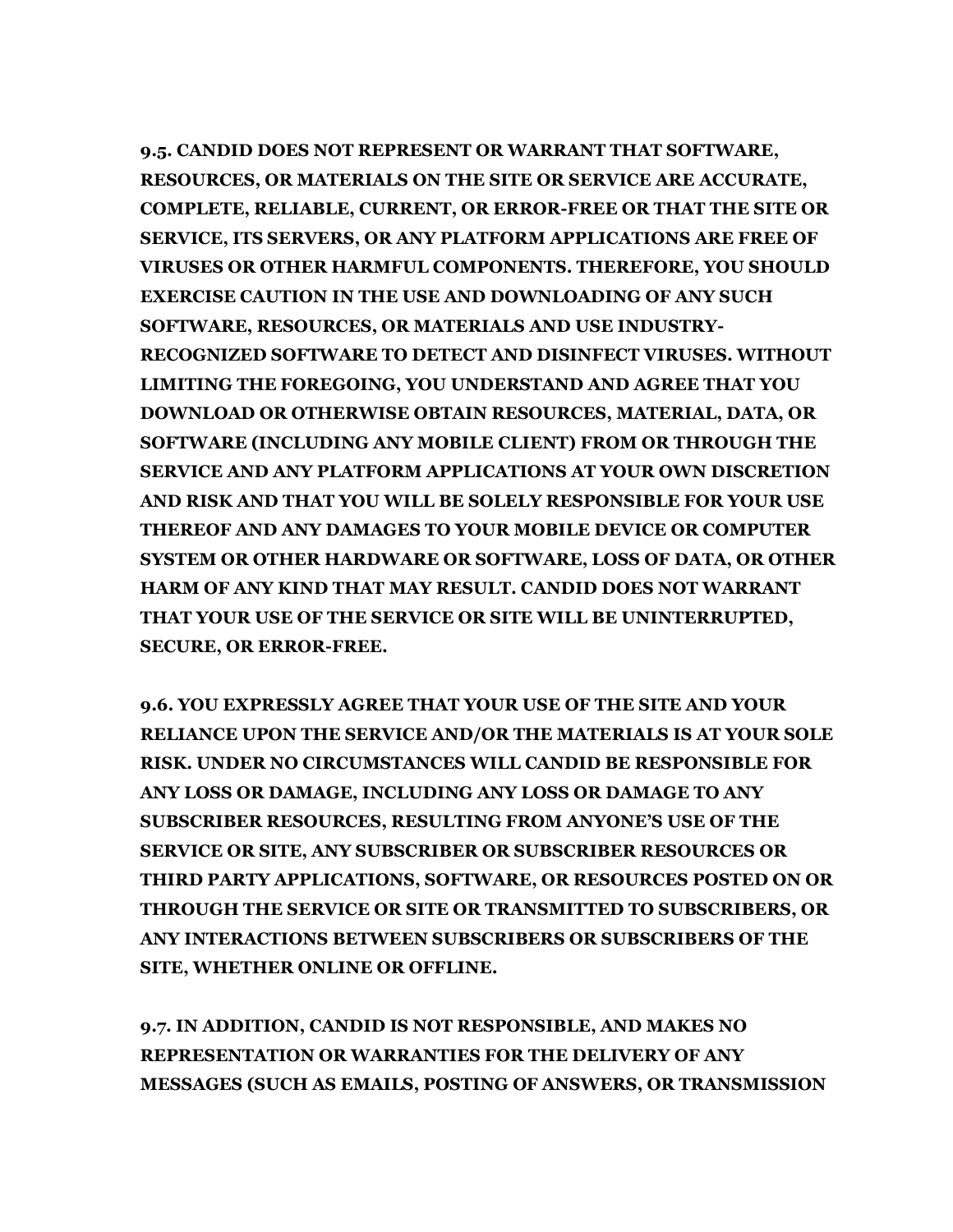**OF ANY OTHER USER GENERATED RESOURCES) SENT THROUGH THE SITE TO ANYONE.**

**9.8. IN ADDITION, YOU ACKNOWLEDGE AND AGREE THAT ANY DATA, INFORMATION, RESOURCES, OR MATERIALS CONTAINED IN OR MADE AVAILABLE IN CONNECTION WITH THE SERVICE IS NOT INTENDED AS A SUBSTITUTE FOR THE KNOWLEDGE, EXPERTISE, SKILL, AND JUDGEMENT OF TAX, LEGAL, OR OTHER PROFESSIONALS.**

**9.9. FURTHER, CANDID AND ITS CANDIDS MAKE NO REPRESENTATION OR WARRANTIES THAT THE SERVICE OR THE MATERIAS OR THE SITE ARE APPROPRIATE OR AVAILABLE FOR USE IN ALL GEOGRAPHIC LOCATIONS. IF YOU USE THE SITE, THE SERVICE, OR THE MATERIALS OUTSIDE THE UNITED STATES OF AMERICA, YOU ARE SOLELY RESPONSIBLE FOR COMPLIANCE WITH ALL APPLICABLE LAWS, INCLUDING WITHOUT LIMITATION EXPORT AND IMPORT REGULATIONS OF OTHER COUNTRIES. NEITHER CANDID NOR ANY THIRD PARTY PROVIDERS, PARTNERS, OR AFFILIATES WARRANT THAT THE SITE, ITS SERVERS, THE MATERIALS, OR THE SERVICE OR ANY E-MAIL SENT FROM THE SITE OR ANY THIRD PARTY PROVIDERS, PARTNERS, OR AFFILIATES ARE FREE OF VIRUSES OR OTHER HARMFUL COMPONENTS.**

**9.10. THIS TOS APPLIES SOLELY TO THE SITE. AS PART OF THE SERVICE PROVIDED TO OTHER CANDID USERS, CANDID HOSTS WEBSITES FOR CERTAIN THIRD PARTIES ("THIRD PARTY WEBSITES"). THIRD PARTY SITES INCLUDE RESOURCES GENERATED BY THIRD PARTIES AND ARE NOT UNDER THE MANAGEMENT AND CONTROL OF CANDID. CANDID IS NOT RESPONSIBLE FOR SUCH THIRD PARTY SITES, INCLUDING WITHOUT LIMITATION, THE ACCURACY, SUFFICIENCY, CORRECTNESS, RELIABILITY, VERACITY, COMPLETENESS OR TIMELINESS THEREOF, ANY LINK CONTAINED THEREIN, ANY CHANGES OR UPDATES THERETO, OR ANY GOODS OR SERVICE SOLD THEREON. YOUR ACCESS OR USE OF ANY THIRD PARTY SITE IS GOVERNED BY THE TERMS APPLICABLE TO SUCH THIRD PARTY SITE. THE HOSTING OF ANY THIRD PARTY SITE BY CANDID DOES**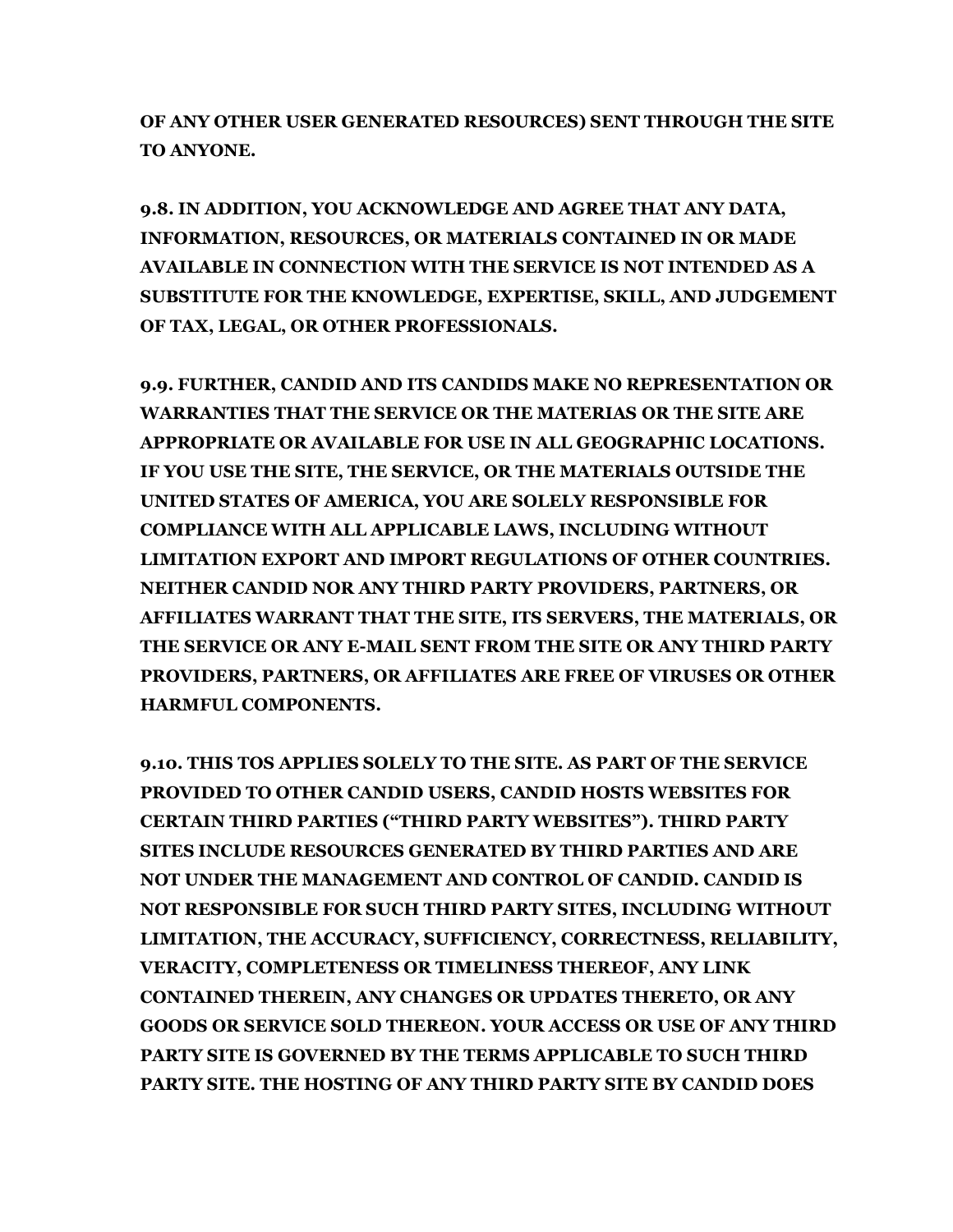# **NOT IMPLY AN ENDORSEMENT THEREOF BY CANDID, OR OF THE PROVIDER OF SUCH RESOURCES OR SERVICE, OF ANY THIRD PARTY SITE.**

## 10. **LIMITATION OF LIABILITY**

10.1. IN NO EVENT WILL CANDID OR ITS DIRECTORS, EMPLOYEES, OR AGENTS BE LIABLE TO YOU OR ANY THIRD PARTY FOR DAMAGES OF ANY KIND, INCLUDING WITHOUT LIMITATION ANY INDIRECT, CONSEQUENTIAL, EXEMPLARY, INCIDENTAL, SPECIAL, OR PUNITIVE DAMAGES OR PENALTIES, INCLUDING, WITHOUT LIMITATION, FOR ANY PERSONAL INURY, LOST PROFITS, OR LOSS OF PROGRAMS OR OTHER DATA (ON YOUR COMPUTER OR OTHERWISE) ARISING FROM YOUR USE OF THE SERVICE OR SITE OR ANY OF THE SITE RESOURCES OR OTHER MATERIALS ON, ACCESSED THROUGH, OR DOWNLOADED FROM THE SITE, THE COMMERCIAL PRODUCTS OR ANY THIRD PARTY USER GENERATED RESOURCES AVAILABLE ON OR THROUGH THE SITE, WHETHER UNDER A THEORY OF BREACH OF CONTRACT, NEGLIGENCE, STRICT LIABILITY, MALPRACTICE, OR OTHERWISE, EVEN IF CANDID IS AWARE OR HAS BEEN ADVISED OF THE POSSIBILITY OF SUCH DAMAGES OR PENALTIES.

10.2. NOTWITHSTANDING ANYTHING TO THE CONTRARY CONTAINED HEREIN, CANDID'S LIABILITY FOR ANY CAUSE WHATSOEVER, AND REGARDLESS OF THE FORM OF THE ACTION, WILL AT ALL TIMES BE LIMTED TO THE AMOUNT PAID, IF ANY, BY YOU TO CANDID FOR THE SREVICE DURING THE TERM OF MEMBERSHIP. YOU ACKNOWLEDGE THAT IF NO FEES ARE PAID TO CANDID FOR THE SERVICE, YOU SHALL BE LIMITED TO INJUNCTIVE RELIEF ONLY, UNLESS OTHERWISE PERMITTED BY LAW, AND SHALL NOT BE ENTITLED TO DAMAGES OF ANY KIND FROM CANDID, REGARDLESS OF THE CAUSE OF ACTION.

10.3. YOU HEREBY RELEASE CANDID AND HOLD CANDID AND ITS PARENTS, SUBSIDIARIES, AFFILIATES, CANDIDS, AND THEIR OFFICERS, DIRECTORS, TRUSTEES, AFFILIATES, SUBCONTACTORS, AGENTS, AND EMPLOYEES HARMLESS FROM ANY AND ALL CLAIMS, DEMANDS, AND DAMAGES OF EVERY KIND AND NATURE (INCLUDING, WITHOUT LIMITATION, ACTUAL, SPECIAL, INCIDENTAL, AND CONSEQUENTIAL), KNOWN AND UNKNOWN, SUSPECTED AND UNSUSPECTED, DISCLOSED AND UNDISCLOSED, ARISING OUT OF OR IN ANY WAY CONNECTED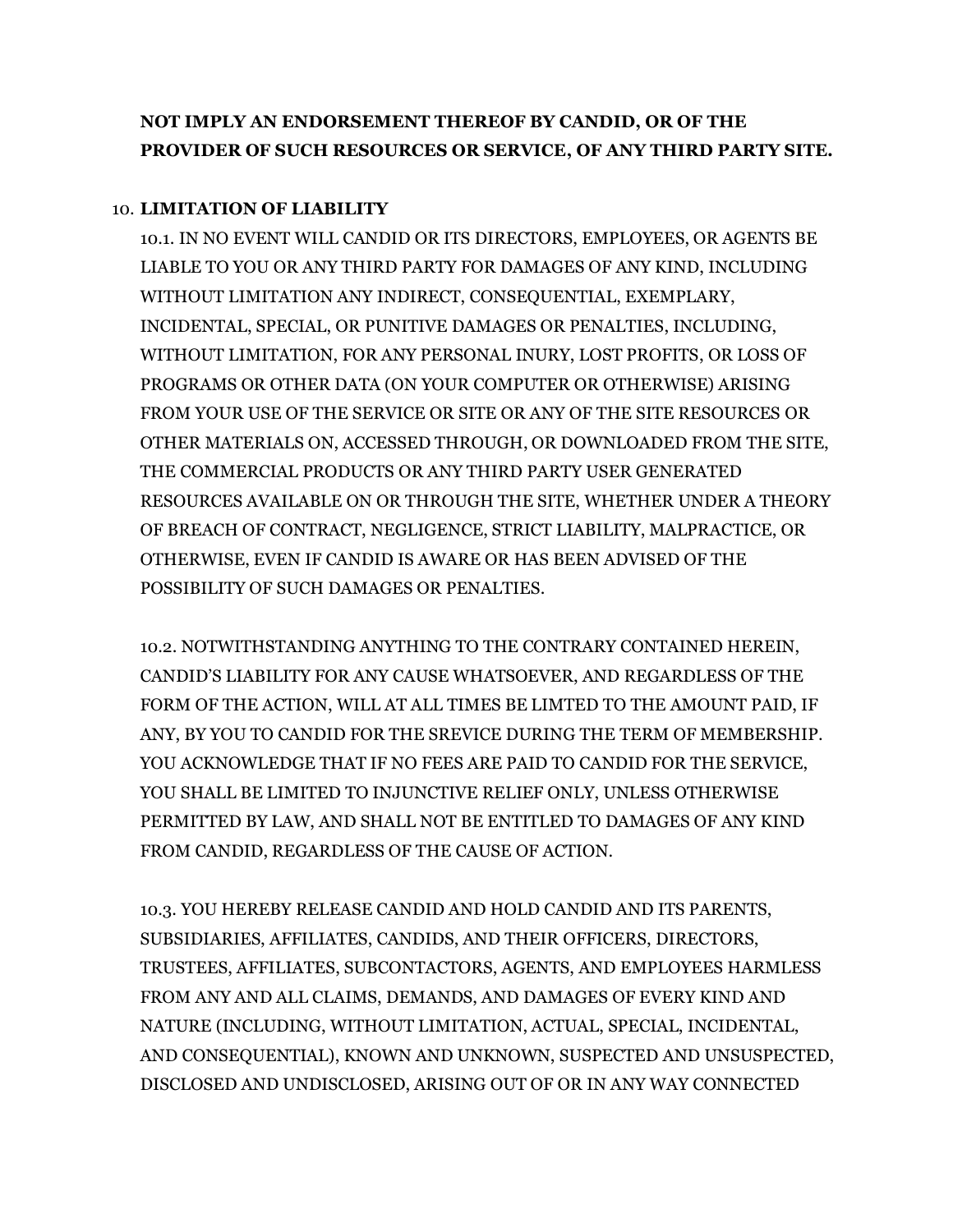WITH THE USE OF THE SERVICE, MATERIALS, SITE, YOUR RESOURCES, COMMERCIAL PRODUCTS, OR ANY THIRD PARTY USER GENERATED RESOURCES AVAIALABLE ON OR THROUGH THE SITE.

10.4. TO THE EXTENT AVAILABLE TO YOU, YOU HEREBY WAIVE THE PROVISIONS OF ANY STATE OR LOCAL LAW LIMITING OR PROHIBITING A GENERAL RELEASE.

## 11. **EXCLUSIVE REMEDY**

11.1. IN THE EVENT OF ANY PROBLEM WITH THE SITE, THE SERVICE, OR THE MATERIALS YOU AGREE THAT YOUR SOLE AND EXCLUSIVE REMEDY IS TO CEASE USING THE SITE, THE SERVICE, AND THE MATERIALS.

11.2. UNDER NO CIRCUMSTANCES SHALL CANDID, ITS AFFILIATES, OR CANDIDS BE LIABLE IN ANY WAY FOR YOUR USE OF THE SITE, THE SERVICE, THE MATERIALS, YOUR RESOURCES, OR THIRD PARTY USER-GENERATED RESOURCES AVAILABLE ON OR THROUGH THE SITE, INCLUDING, BUT NOT LIMITED TO, ANY ERRORS OR OMISSIONS, ANY INFRINGEMENT OF THE INTELLECTUAL PROPERTY RIGHTS OR OTHER RIGHTS OF THIRD PARTIES, OR FOR ANY LOSS OR DAMAGE OF ANY KIND. CERTAIN STATES AND/OR JURISDICTIONS DO NOT ALLOW THE EXCLUSION OF IMPLIED WARRANTIES OR LIMITATION OF LIABILITY FOR INCIDENTAL OR CONSEQUENTIAL DAMAGES, SO THE EXCLUSIONS SET FORTH ABOVE MAY NOT APPLY TO YOU.

## 12. **Indemnification**

12.1. You agree to indemnify, hold harmless, and defend Candid and its Candids, suppliers, contractors, partners, officers, directors, employees, agents, affiliates, subsidiaries, successors, and assigns (collectively "Indemnified Parties") from and against any and all liability, loss, claim, damages, expenses, or costs (including but not limited to attorneys' fees and expenses) incurred by or made against the Indemnified Parties in connection with any claim arising from or related to (a) your use (or anyone using your account's use) of the Service, the Site, or the Materials, (b) Subscriber Resources, (c) any Commercial Products you offer on or through the Site or using the Service, or (d) any Third Party Applications, Software, or Resources posted or shared on or through the Service or Site by you, your use of the Service or Site, your conduct in connection with the Service or Site, or with other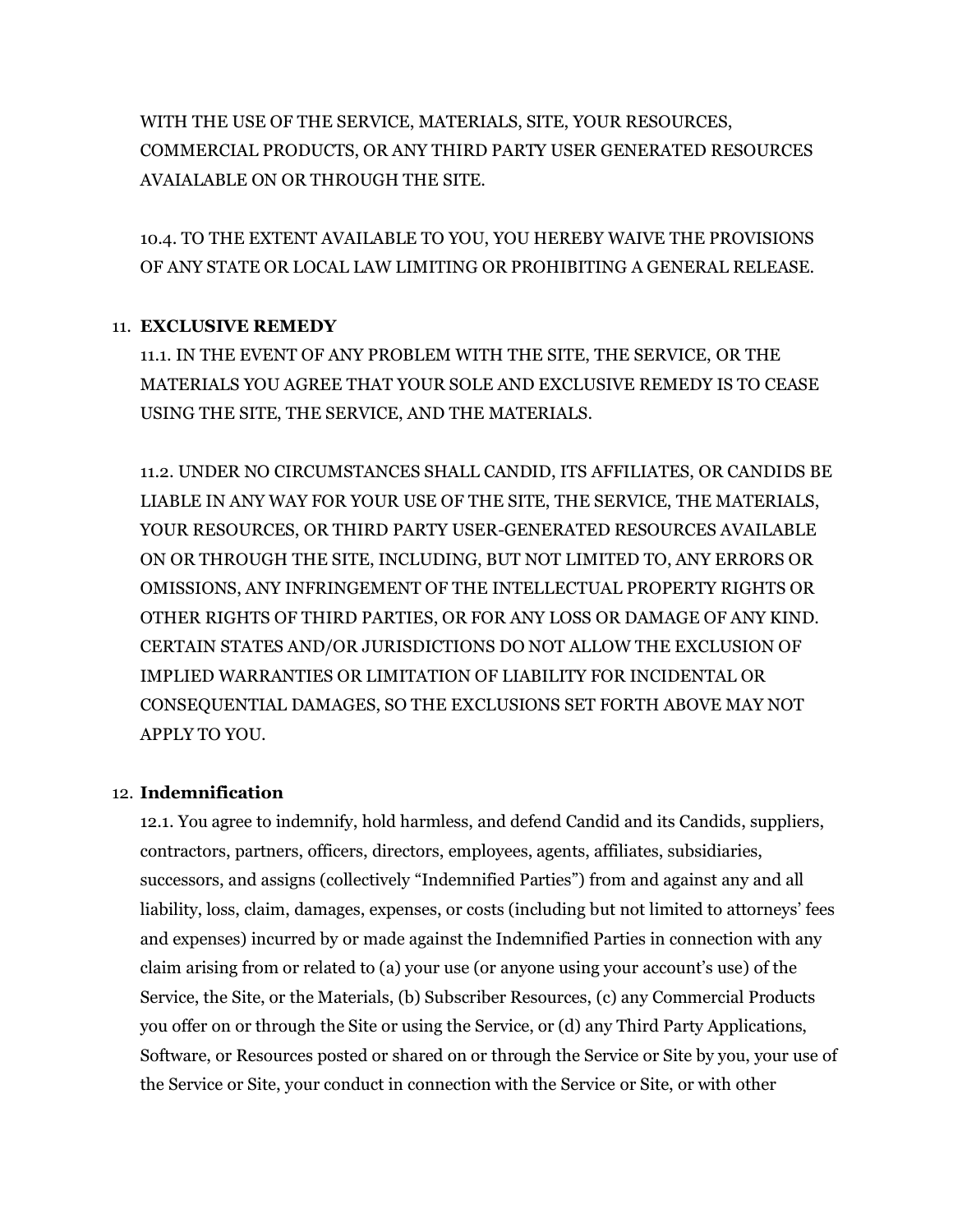Subscribers of the Service or Site. This includes, but is not limited to, any breach or violation of this TOS by you, anyone utilizing your account, or of any law or the rights of any third party. You agree to fully cooperate at your expense as reasonably required by an Indemnified Party. Each Indemnified Party may, at its election, assume the defense and control of any matter for which it is indemnified hereunder. You shall not settle any matter involving an Indemnified Party without the consent of the applicable Indemnified Party. In the event Candid seeks to enforce this provision against you with respect to a third party claim, Candid will give you prompt notice of such claim. Failure to provide such notice will relieve your obligations only to the extent you were prejudiced by such failure.

#### 13. **Amendments**

13.1. Candid reserves the right, in Candid's sole discretion, to modify the terms and conditions of this TOS at any time. Notification will be posted on Candid's website or by otherwise making such revised terms available for review by you, and it is your responsibility to check the website periodically for changes. Changes to the TOS shall be posted on the Site and such changes shall be effective immediately upon posting. Your continued use of or access to the Service following the posting of any changes to this TOS constitutes acceptance of those changes. Any such modifications will supersede all prior versions after the revised version has been posted on the Site or otherwise made available as described above. Candid may also, in the future, offer new services and/or features through the Site (including, the release of new tools and resources). Such new features and/or services shall be subject to the terms and conditions of this TOS.

#### 14. **Disputes**

14.1 If a dispute arises out of or relates to (a) this TOS or (b) any agreements between the Parties related to or issued under this TOS or (c) any actions in breach of any such agreement, the Parties agree to endeavor in good faith to settle the dispute in an amicable manner. The Parties will first make reasonable efforts to settle the dispute through direct discussion among the personnel involved with the implementation of the terms of the TOS in dispute.

14.2. The Parties acknowledge and agree that any legal suit, claim, cause of action, or proceeding relating to this TOS or the transactions contemplated hereby will be governed by, and enforced in accordance with, the substantive and procedural laws of the State of New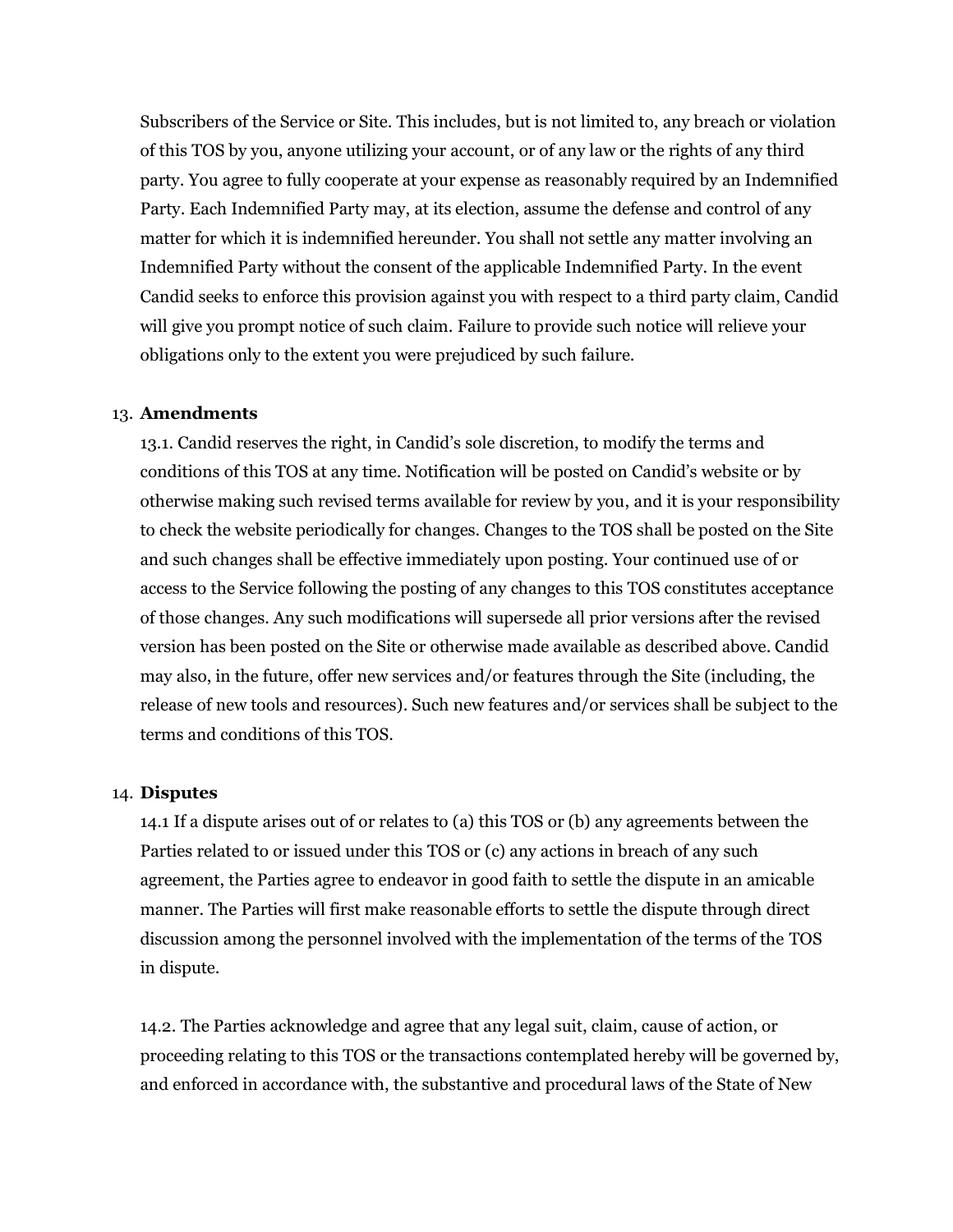York, without regard to conflicts of law rules and must be brought in the state or federal courts sitting in the Borough of Manhattan, New York, New York. Each Party submits to the exclusive jurisdiction of such courts and irrevocably and unconditionally waives any jurisdictional, venue, or inconvenient forum objections to such courts. The prevailing party will be entitled to be reimbursed all costs and attorneys' fees.

14.3. The United Nations Convention on Contracts for the International Sale of Goods does not apply to this TOS.

#### 15. **Notice**

15.1. Any notice or waiver ("Notice") concerning this TOS must be in writing and be sent to the other party at the address below (or to another address given by a party in a Notice) by personal delivery, recognized courier service, certified or registered mail (postage prepaid, return receipt requested), email with read receipt enabled, or by another method for which the sender has written confirmation of receipt by the other party. Notice will be considered given upon receipt, as evidenced by delivery receipt or other written proof.

Candid 32 Old Slip New York, NY 10015 Attn: Contracts Manager Email: contracts@candid.org

#### 16. **Force Majeure**

16.1. Candid shall not be liable or responsible for any delay or failure in performance to the extent such delay or failure arises from or in connection with an event or circumstance beyond its control, such as: any act of God or nature, including, but not limited to, fire, flood, hurricane, blizzard or other extreme or inclement weather, environmental conditions, or natural calamity or disaster; health risk or emergency, including, but not limited to, epidemic, pandemic, famine, disease, quarantine, and other health risks declared or recognized by the Center for Disease Control, the World Health Organization, a national government or other similar body; hostilities, including, but not limited to, war (whether or not declared), military action, terrorist acts, civil unrest, civil disobedience, curfew restriction, public disorder, violent demonstration, or similar unrest; contamination or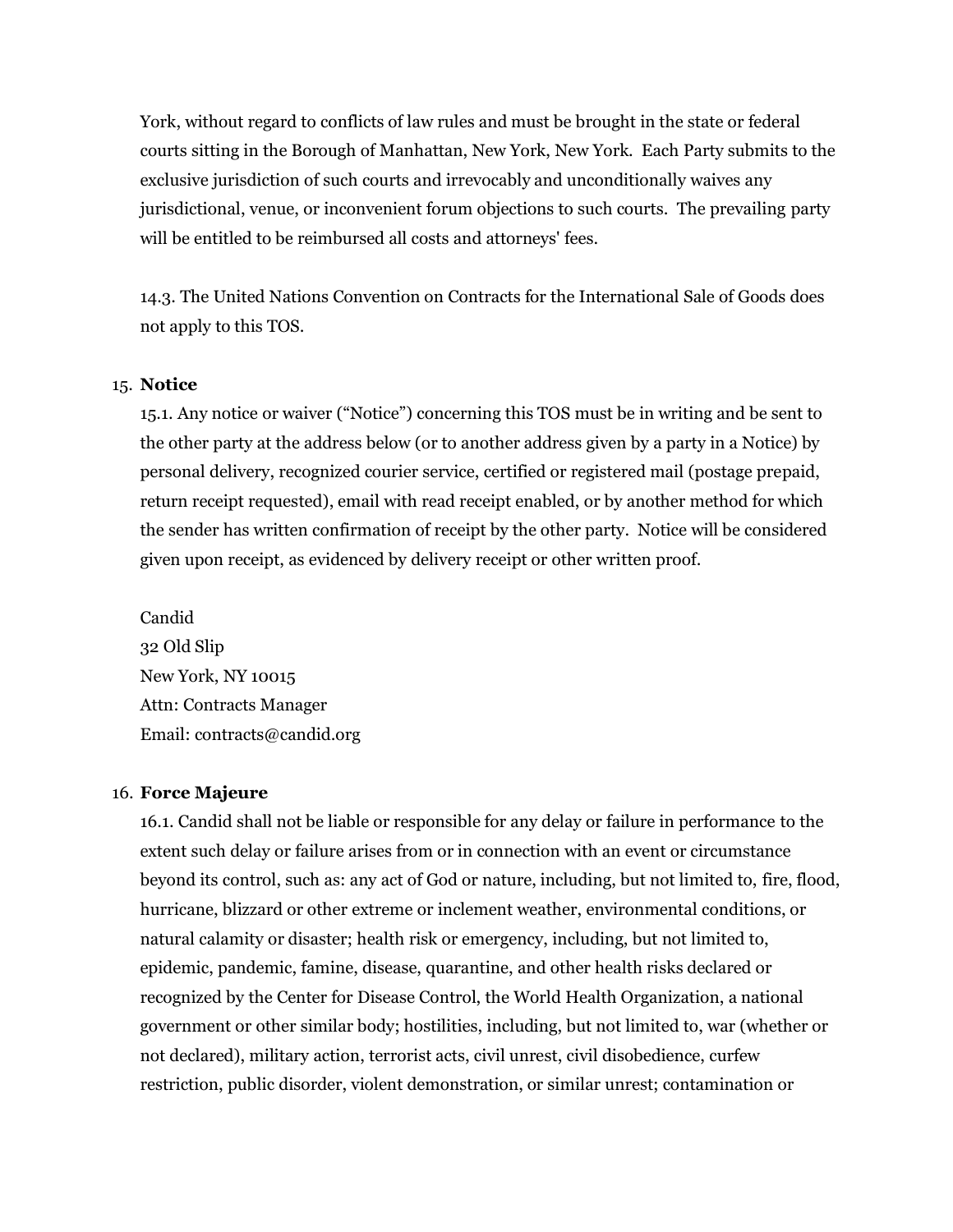pollutant, including, but not limited to, from radioactivity, nuclear waste, toxic explosive, chemical or other hazardous or harmful substance or source; action by workers, including, but not limited to, rioting, strikes, slowdowns, work stoppage, or other labor disputes or activity; interruptions or disruptions to infrastructure, including, but not limited to, electricity or other utilities, telecommunications, or transportation; government regulation, warning, advisory, travel restrictions, or similar actions or pronouncements of authorities; and other circumstances beyond the control of Candid, whether or not foreseeable.

### 17. **No Assignment**

17.1. You may not assign this TOS or any of your rights hereunder. Any such attempted assignment shall be null and void.

## 18. **Miscellaneous**

18.1. If any provision of this TOS is held by a court of competent jurisdiction to be invalid, illegal, or otherwise unenforceable in any jurisdiction for any reason, the validity, legality and enforceability of the remaining provisions will not in any way be affected or impaired thereby and such remaining provisions will remain in full force and effect. In addition, this TOS will be modified automatically to the extent necessary to cure or, if necessary, delete the offending provision.

18.2. If Candid fails to enforce any provision of this TOS, it will not constitute a waiver of such right or provision in that or any other instance.

18.3. You will not transfer any of your rights or obligations under this TOS to anyone else without our prior written consent.

18.4. All of Candid's rights and obligations under this TOS are freely assignable by Candid in connection with a merger, acquisition, or sale of assets, or by operation of law or otherwise.

18.5. This TOS does not confer any third party beneficiary rights.

18.6. A printed version of this TOS and of any related notice given in electronic form shall be admissible in judicial or administrative proceedings based upon or relating to this TOS to